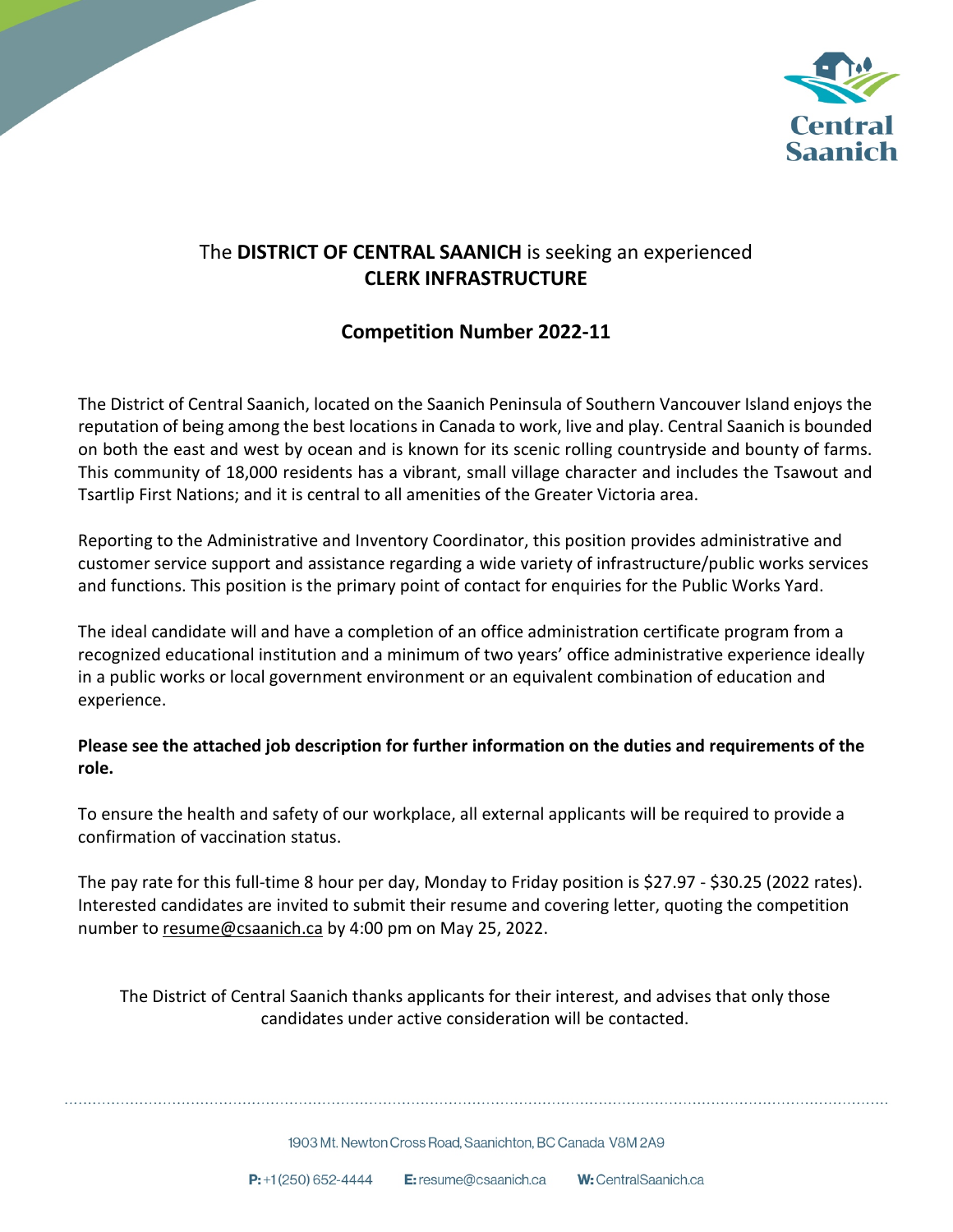

# **Job Description** Clerk - Infrastructure **Engineering Department** (Pay grade 27)

#### **General Accountability**

Reporting to the Administrative and Inventory Coordinator, this position provides administrative and customer service support and assistance regarding a wide variety of infrastructure/public works services and functions. This position is the primary point of contact for enquiries for the Public Works Yard.

#### **Illustrative Duties**

#### **Administrative Support**

- Prepares correspondence, presentations, spreadsheets, meeting minutes, and reports in an accurate and timely manner
- Supports the centralized records management system by following records management processes and practices and providing support and guidance to others as needed
- Orders and maintains office supply inventory
- Processes invoices and enters data into financial software program(s)
- Orders routine products and supplies as requested by Supervisors in adherence with the  $\bullet$ corporate purchasing policy and processes
- Arranges, schedules and tracks Infrastructure team scheduled training and certification
- Maintains a system for bringing forward contracts, agreements and other time-sensitive matters

#### **Customer Service**

- $\bullet$ Provides primary customer service in a professional and courteous manner in person, on the phone and via email
- Processes service requests through the data entry of service needs, ensuring requests are forwarded to the correct contact, following up on outstanding items and providing regular reporting
- Updates District website, in coordination with Community Services, with advisory notifications such as road closures and water main flushing
- Provides backup support for other departmental administrative roles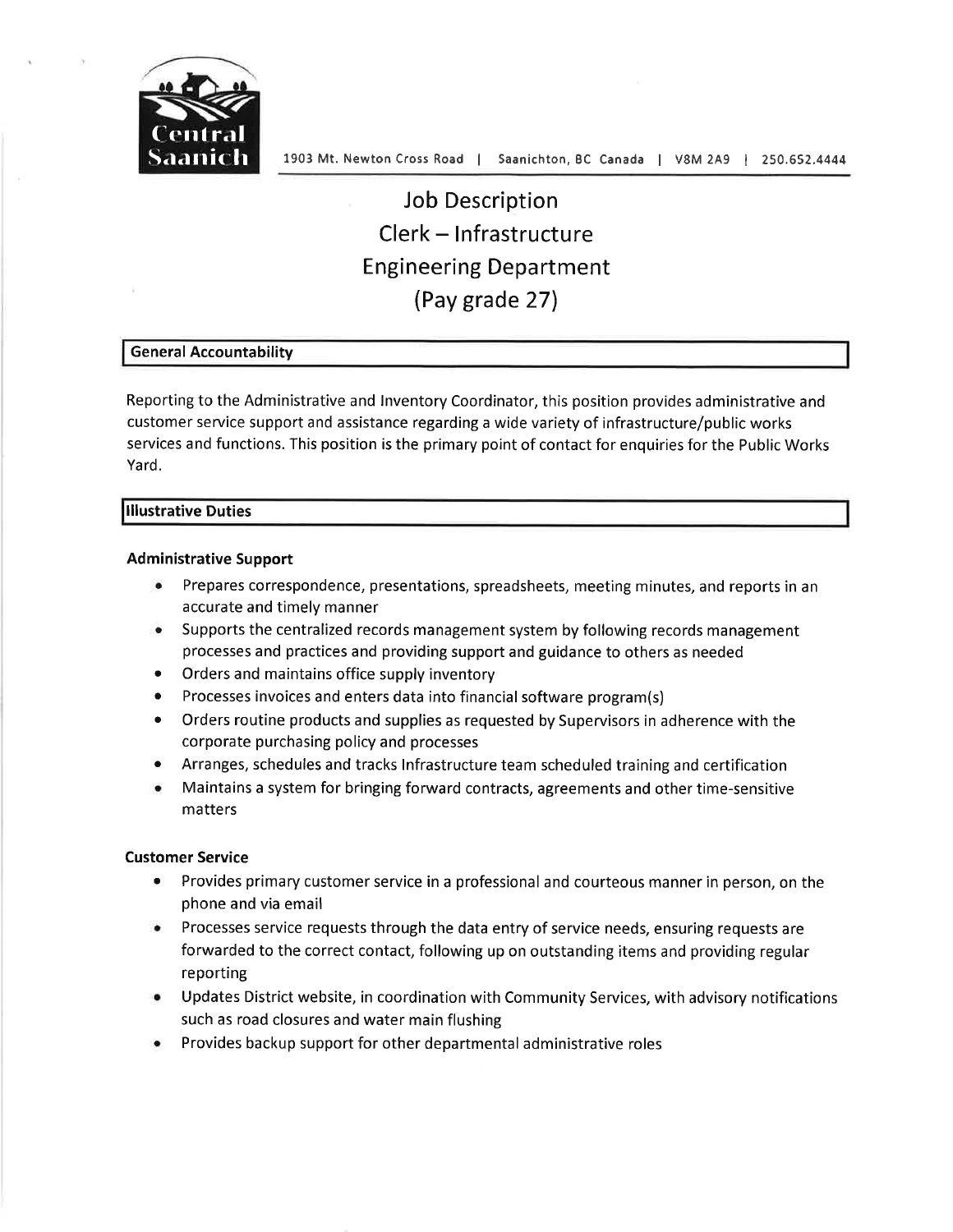#### **Occupational Health and Safety**

- Ensures OH&S program and safe work procedures including MSDS are regularly maintained and updated
- Provides administrative support to the department Occupational Health and Safety Committee
- Organizes annual health initiatives by coordinating outside agencies to provide services such as  $\bullet$ hearing tests, flu clinics, fit tests etc.

#### Other

- $\bullet$ Maintains the uniform program through the coordination of regular cleaning and ordering uniforms as needed
- Supports the Commercial Sign program by ordering signs as needed and provides finance with needed billing information
- $\bullet$ Participates in emergency duties In the event of an emergency/disaster
- Attends courses and seminars to keep current with emerging technology and procedures  $\bullet$
- $\bullet$ Follows all corporate policies and practices
- Performs other related duties as required  $\bullet$

#### Knowledge, Skills and Abilities on the Job

#### Knowledge:

- Strong knowledge of administrative and office practices and procedures including business English and grammar
- Strong knowledge of MS Office software and other technology such as Vadim and Tempest and meeting management software, including remote meeting software and operations of audiovisual equipment
- Knowledge of Records Management principles and practices  $\bullet$
- Working knowledge of municipal and/or public works administration and processes are an asset
- Good working knowledge of Occupational Health and Safety and the Workers Compensation Act, Guidelines and Regulations and requirements
- $\bullet$ Working knowledge of invoicing, payables and purchasing principles and practices

#### Skills:

- ۰ Strong communication (verbal and written), interpersonal and customer service skills
- Strong writing and editing skills and ability to prepare correspondence reports etc. ۰
- Research and compilation skills to assemble a variety of statistics and information for reports  $\bullet$

#### **Abilities:**

- Ability to act with discretion, prepare and respond to inquires on behalf of the department in a variety of situations
- Ability to develop and maintain effective working relationships with internal and external stakeholders including council members and members of the public